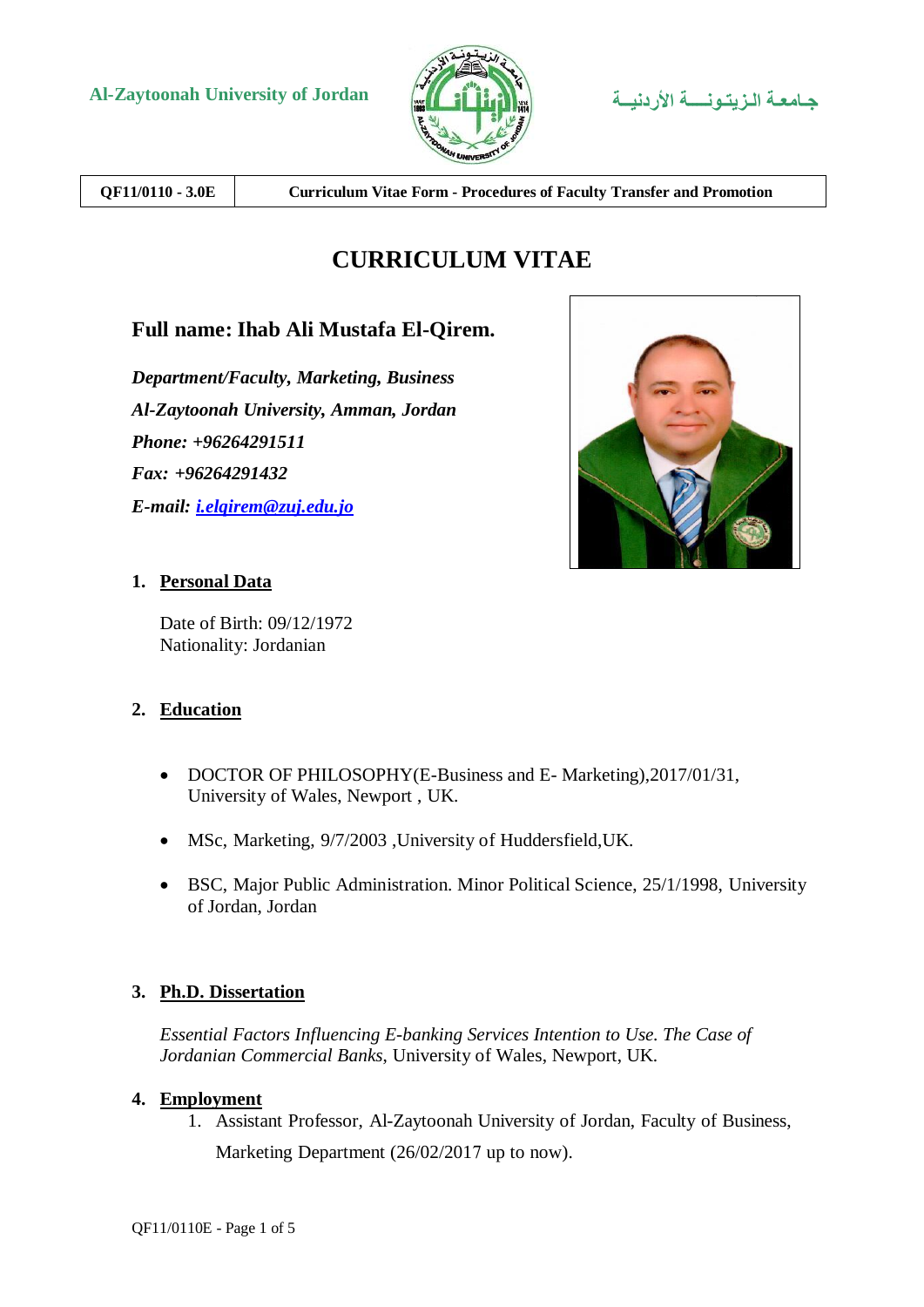

| QF11/0110 - 3.0E | <b>Curriculum Vitae Form - Procedures of Faculty Transfer and Promotion</b> |
|------------------|-----------------------------------------------------------------------------|
|------------------|-----------------------------------------------------------------------------|

- 2. Lecturer, Al-Zaytoonah University of Jordan, College of Economics & Administrative Sciences, Marketing Department (1/1/2004 -01/11/2008).
- 3. Training Capacity, Philadelphia Investment Bank in Jordan, (29/5/2002 28/8/2002).
- 4. Training Capacity, National Cable and Wire Manufacturing Co. Ltd in Jordan (1/10/1998 – 1/4/1999).
- 5. General Manager, El-Qirem General Contracting Co. Ltd. (10/4/1999- 1/1/2004).

### *Academic Positions*

- Assistant Professor, Marketing, Al-Zaytoonah University of Jordan, 31/01/2017
- Instructor, Marketing, Al-Zaytoonah University of Jordan, 1/1/2004 -01/11/2008 Date/s

# *Administrative Positions*

 Chairman of Marketing, Business, Al-Zaytoonah University of Jordan, Amman, Jordan - 01/10/2020 up to now.

### **5. Research Interests**

E-Business, digital marketing and E-banking Services

### **6. Membership in Scientific Societies and Associations**

American Marketing Association

**7. Honors and Awards**

### **8. Fellowships and Scholarships**

### **9. Teaching Experience**

*Graduate Courses*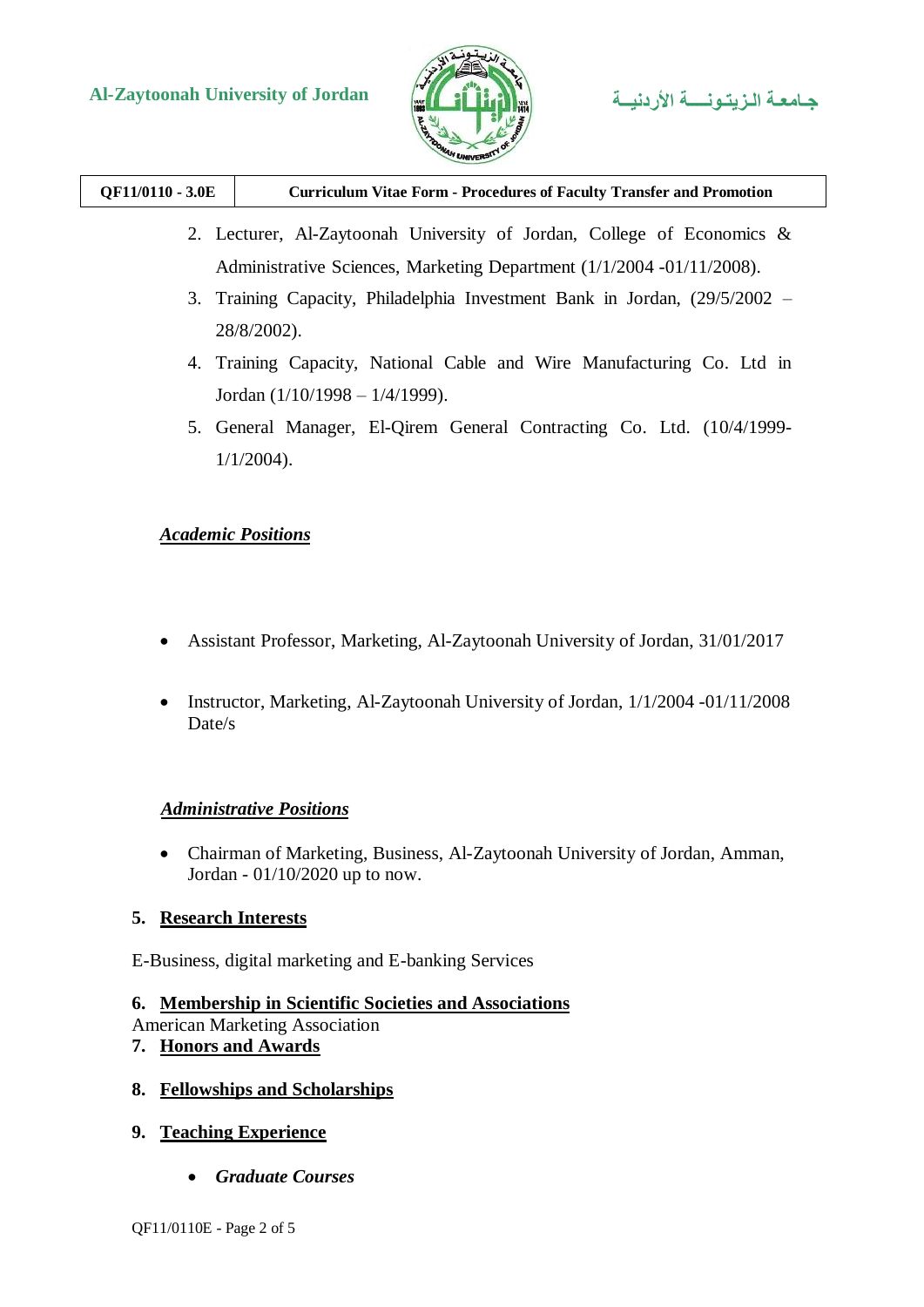

**Al-Zaytoonah University of Jordan األردنيــة الـزيتـونــــة جـامعـة**

**QF11/0110 - 3.0E Curriculum Vitae Form - Procedures of Faculty Transfer and Promotion**

List names of course

- *Undergraduate Courses*
- 1. Distribution Management
- 2. Field Training
- 3. Computer Applications in Marketing
- 4. Personal Selling & Direct Marketing
- 5. Graduation Project in Marketing
- 6. Marketing of Services
- 7. Electronic management
- 8. Graduation Project in Business Administration
- 9. Customer Relationship Management

#### **10. Supervision of Graduate Research**

Hanady Tayseer Hasan Sa'ad, Essential Factors Influencing Behavioral Intention to Use Cloud-Based Quality Management System in the Jordanian Universities،2020

### **11. Grants**

Adoption of mobile Banking serves in the Islamic Banks, 2020, Al-Zaytoonah University of Jordan, 9148 Jordanian Dinar.

### **12. Patents**

Cite a patent as follows: Author's last name, author's first name. "Name of Patent." Patent number. Date the patent was issued (date month, year).

### **13. Membership of Committees**

- **National and International** - *Provide a list*
- **University**
	- *Provide a list*

### **14. Professional and Scientific Meetings**

#### *Scientific Meetings Organized*

Provide bulleted or numbered list with name of conference or symposium or workshop etc., place, and date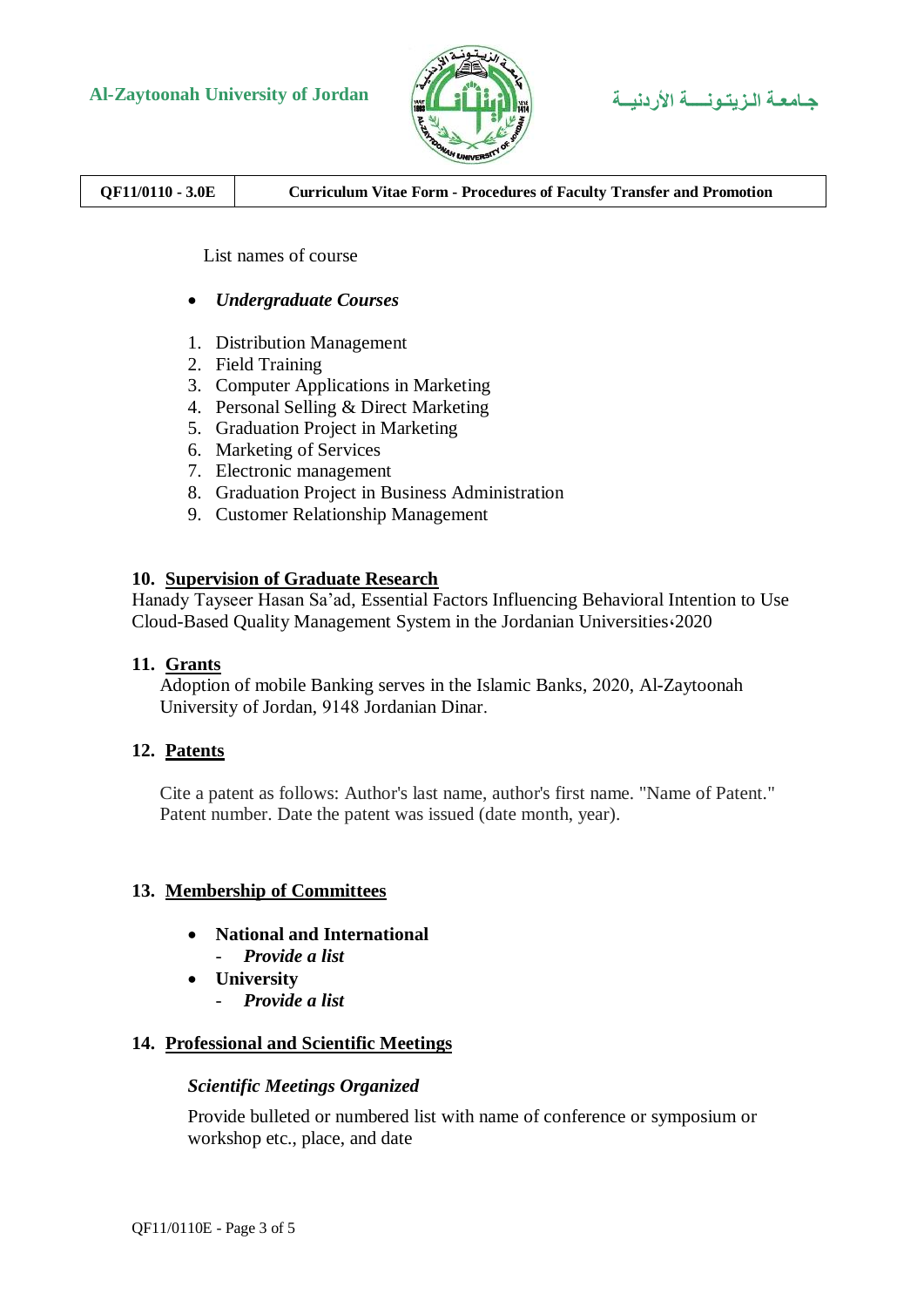

| QF11/0110 - 3.0E | <b>Curriculum Vitae Form - Procedures of Faculty Transfer and Promotion</b> |
|------------------|-----------------------------------------------------------------------------|
|                  |                                                                             |

#### *Participation in Scientific meetings*

Provide bulleted or numbered list with name of conference or symposium or workshop etc., place, and date

#### **15. Participation in or organization of curricular and/or extra-curricular activities**

Provide bulleted or numbered list with name, place, date of event and other relevant details

#### **16. Publications**

Provide numbered lists of:

- Papers in refereed journals
	- o El-Qirem, I.A., 2013. Critical factors influencing E-Banking service adoption in Jordanian commercial banks: a proposed model. International Business Research, 6(3), p.229.
	- o ALsamydai, M.J., Yousif, R.O. and Al-Qirem, I.A., 2013. Measuring individual attitude towards arabic-speaking tv channels and the impact of these channels on current events. International Journal of Business and Management, 8(1), p.73.
	- o Alsamydai, M.J., Yassin, S.G., Alnaimi, H.M., Dajani, D.M. and Al-Qirem, I.A., 2014. The Factors Influencing Customer Usage of Mobile Banking Services in Jordan. International Journal of Business Management and Research, 4(2), pp.63-78.
	- o Yaseen, S. G., & El Qirem, I. A. (2018). Intention to use e-banking services in the Jordanian Commercial Banks. International Journal of Bank Marketing, Vol. 36 Issue: 3, pp.557-571.
	- o Yaseen, S. G., El Qirem, I. A., & Dajani, D. (2020, July). A Critical Review of Absorptive Capacity Measurement and Misspecification in Business Research. In International Conference on Applied Human Factors and Ergonomics (pp. 502-508). Springer, Cham.
	- o Al-Samydai, M. J., Qrimea, I. A., Yousif, R. O., Al-Samydai, A., & Aldin, M. K. (2020). THE IMPACT OF SOCIAL MEDIA ON